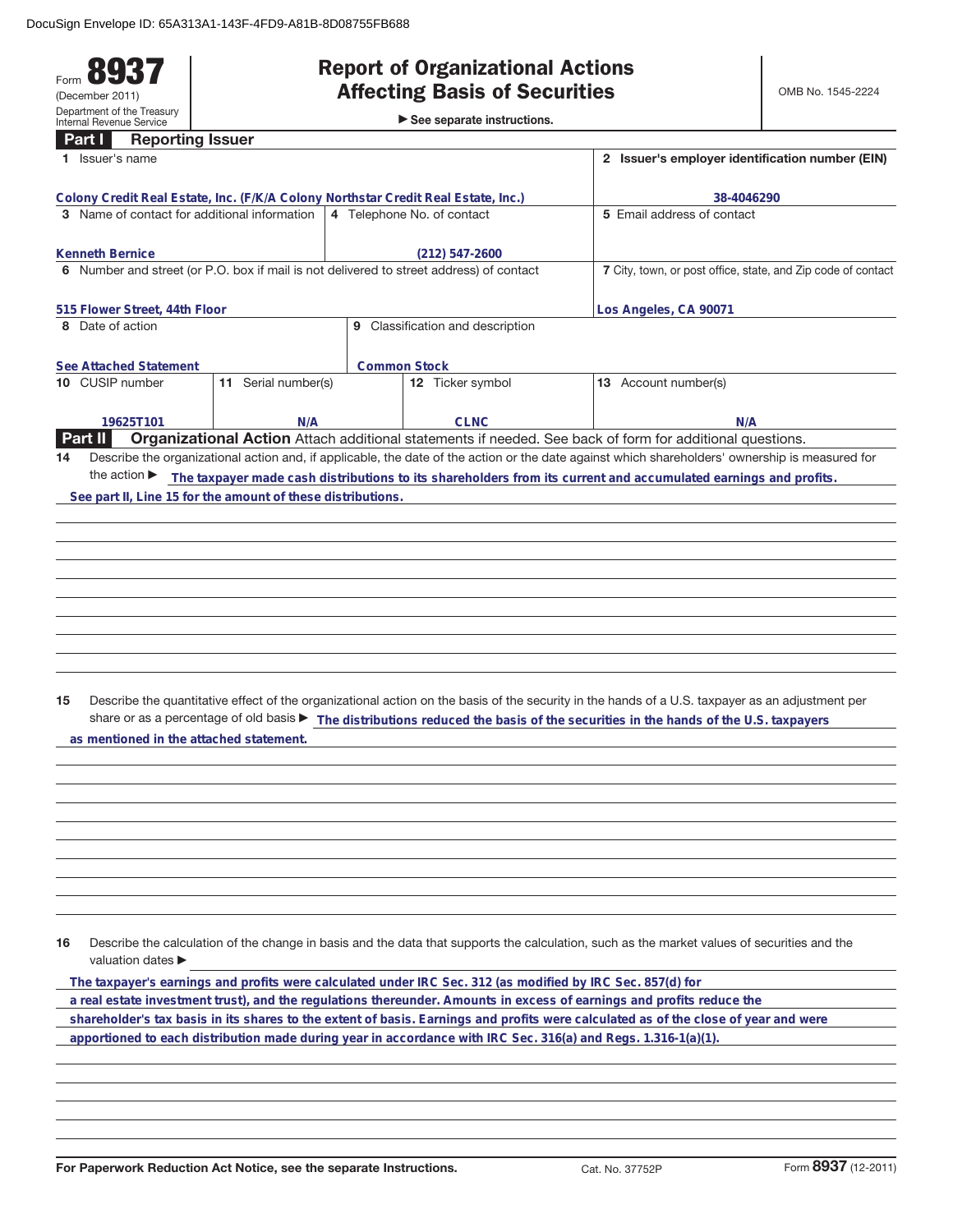| Form 8937 (Rev. 12-2011)       |                                                |                                                              |                                                                                                                                                                                             |  |                             |          | Page 2                                                                                                                                                       |
|--------------------------------|------------------------------------------------|--------------------------------------------------------------|---------------------------------------------------------------------------------------------------------------------------------------------------------------------------------------------|--|-----------------------------|----------|--------------------------------------------------------------------------------------------------------------------------------------------------------------|
| Part II                        |                                                | <b>Organizational Action (continued)</b>                     |                                                                                                                                                                                             |  |                             |          |                                                                                                                                                              |
| 17                             |                                                | Internal Revenue Code Section 301(c) and 316(a).             | List the applicable Internal Revenue Code section(s) and subsection(s) upon which the tax treatment is based ▶                                                                              |  |                             |          |                                                                                                                                                              |
|                                |                                                |                                                              |                                                                                                                                                                                             |  |                             |          |                                                                                                                                                              |
|                                |                                                |                                                              |                                                                                                                                                                                             |  |                             |          |                                                                                                                                                              |
|                                |                                                |                                                              |                                                                                                                                                                                             |  |                             |          |                                                                                                                                                              |
|                                |                                                |                                                              |                                                                                                                                                                                             |  |                             |          |                                                                                                                                                              |
|                                |                                                |                                                              |                                                                                                                                                                                             |  |                             |          |                                                                                                                                                              |
| 18                             |                                                | Can any resulting loss be recognized?                        |                                                                                                                                                                                             |  |                             |          |                                                                                                                                                              |
|                                |                                                | No; non-taxable treatment governed by IRC Section 301(c)(2). |                                                                                                                                                                                             |  |                             |          |                                                                                                                                                              |
|                                |                                                |                                                              |                                                                                                                                                                                             |  |                             |          |                                                                                                                                                              |
|                                |                                                |                                                              |                                                                                                                                                                                             |  |                             |          |                                                                                                                                                              |
|                                |                                                |                                                              |                                                                                                                                                                                             |  |                             |          |                                                                                                                                                              |
|                                |                                                |                                                              |                                                                                                                                                                                             |  |                             |          |                                                                                                                                                              |
|                                |                                                |                                                              |                                                                                                                                                                                             |  |                             |          |                                                                                                                                                              |
| 19                             |                                                |                                                              | Provide any other information necessary to implement the adjustment, such as the reportable tax year ▶<br>These actions are effective on the date(s) of the distributions identified above. |  |                             |          |                                                                                                                                                              |
|                                |                                                |                                                              |                                                                                                                                                                                             |  |                             |          |                                                                                                                                                              |
|                                |                                                |                                                              |                                                                                                                                                                                             |  |                             |          |                                                                                                                                                              |
|                                |                                                |                                                              |                                                                                                                                                                                             |  |                             |          |                                                                                                                                                              |
|                                |                                                |                                                              |                                                                                                                                                                                             |  |                             |          |                                                                                                                                                              |
|                                |                                                |                                                              |                                                                                                                                                                                             |  |                             |          |                                                                                                                                                              |
|                                |                                                |                                                              | belief, it is true, correct, and complete. Declaration of preparer (other than officer) is based on all information of which preparer has any knowledge.                                    |  |                             |          | Under penalties of perjury, I declare that I have examined this return, including accompanying schedules and statements, and to the best of my knowledge and |
| Sign<br><b>Here</b>            | DocuSigned by:<br>kenneth Benia<br>Signature ▶ |                                                              |                                                                                                                                                                                             |  |                             | 2/8/2019 |                                                                                                                                                              |
|                                |                                                | 0B9806BC6A89475<br>Print your name ▶ Kenneth Bernice         |                                                                                                                                                                                             |  | Title $\blacktriangleright$ |          | Senior Director of Tax                                                                                                                                       |
| <b>Paid</b><br><b>Preparer</b> |                                                | Print/Type preparer's name                                   | Preparer's signature                                                                                                                                                                        |  | Date                        |          | <b>PTIN</b><br>Check<br>$ $ if<br>self-employed                                                                                                              |
| <b>Use Only</b>                | Firm's name                                    | ▶<br>Firm's address ▶                                        |                                                                                                                                                                                             |  |                             |          | Firm's EIN ▶<br>Phone no.                                                                                                                                    |
|                                |                                                |                                                              |                                                                                                                                                                                             |  |                             |          |                                                                                                                                                              |

Send Form 8937 (including accompanying statements) to: Department of the Treasury, Internal Revenue Service, Ogden, UT 84201-0054